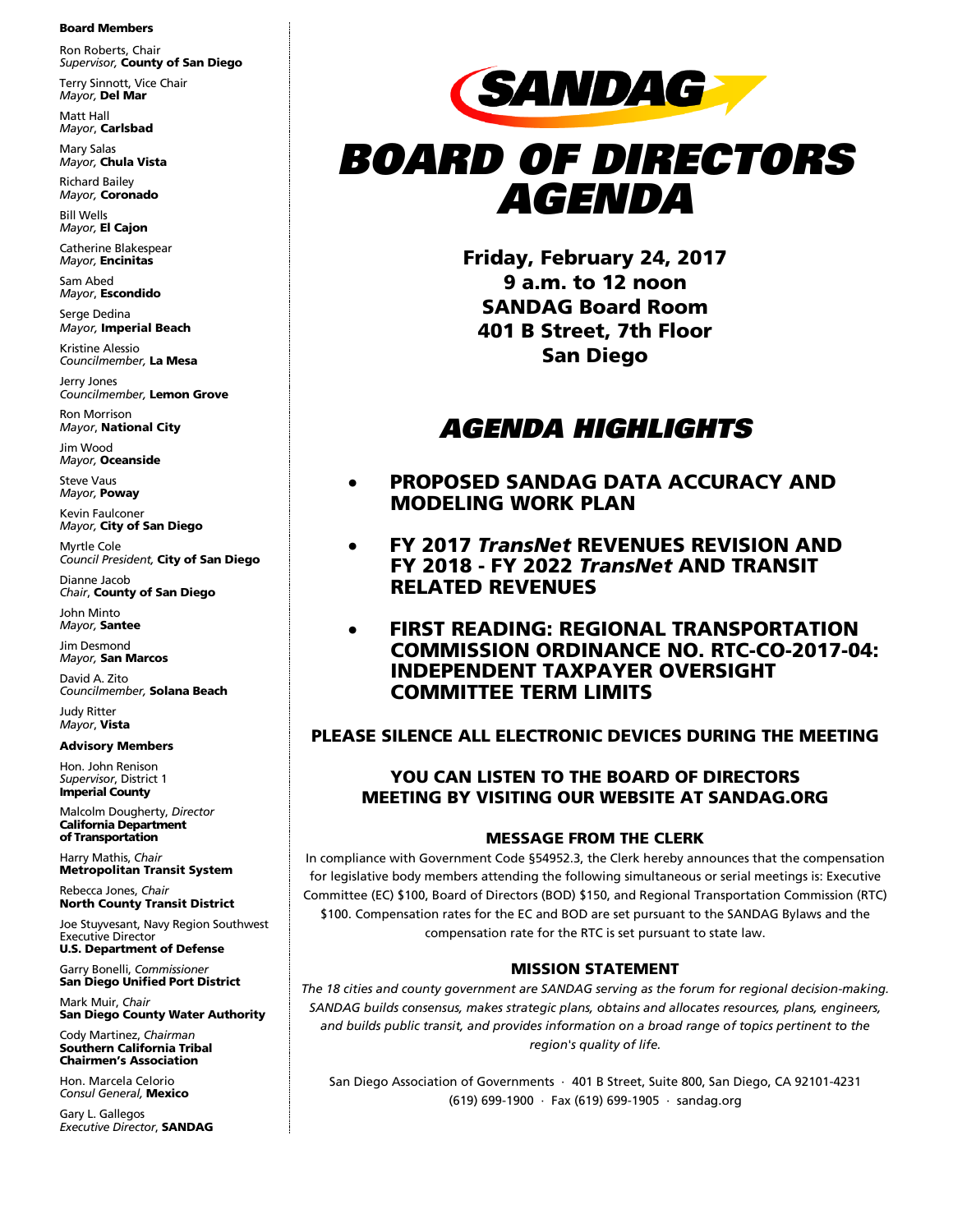

Welcome to SANDAG. Members of the public may speak to the Board of Directors on any item at the time the Board is considering the item. Please complete a Speaker's Slip, which is located in the rear of the room, and then present the slip to the Clerk of the Board seated at the front table. Members of the public may address the Board on any issue under the agenda item entitled Public Comments/Communications/Member Comments. Public speakers are limited to three minutes or less per person. The Board of Directors may take action on any item appearing on the agenda.

Public comments regarding the agenda can be sent to SANDAG via comment@sandag.org. Please include the agenda item, your name, and your organization. Email comments should be received no later than 12 noon, two working days prior to the Board of Directors meeting. *Any handouts, presentations, or other materials from the public intended for distribution at the Board of Directors meeting should be received by the Clerk of the Board no later than 12 noon, two working days prior to the meeting.*

In order to keep the public informed in an efficient manner and facilitate public participation, SANDAG also provides access to all agenda and meeting materials online at www.sandag.org/meetings. Additionally, interested persons can sign up for e-notifications via our e-distribution list at either the SANDAG website or by sending an email request to webmaster@sandag.org.

SANDAG operates its programs without regard to race, color, and national origin in compliance with Title VI of the Civil Rights Act. SANDAG has developed procedures for investigating and tracking Title VI complaints and the procedures for filing a complaint are available to the public upon request. Questions concerning SANDAG nondiscrimination obligations or complaint procedures should be directed to SANDAG General Counsel, John Kirk, at (619) 699-1997 or john.kirk@sandag.org. Any person who believes himself or herself or any specific class of persons to be subjected to discrimination prohibited by Title VI also may file a written complaint with the Federal Transit Administration.

In compliance with the Americans with Disabilities Act (ADA), SANDAG will accommodate persons who require assistance in order to participate in SANDAG meetings. If such assistance is required, please contact SANDAG at (619) 699-1900 at least 72 hours in advance of the meeting. To request this document or related reports in an alternative format, please call (619) 699-1900, (619) 699-1904 (TTY), or fax (619) 699-1905.

SANDAG agenda materials can be made available in alternative languages. To make a request call (619) 699-1900 at least 72 hours in advance of the meeting.

Los materiales de la agenda de SANDAG están disponibles en otros idiomas. Para hacer una solicitud, llame al (619) 699-1900 al menos 72 horas antes de la reunión.

如有需要, 我们可以把SANDAG议程材料翻译成其他語言.

请在会议前至少 72 小时打电话 (619) 699-1900 提出请求.

### *SANDAG offices are accessible by public transit. Phone 511 or see* [511sd.com](http://www.sdcommute.com/) *for route information. Bicycle parking is available in the parking garage of the SANDAG offices.*

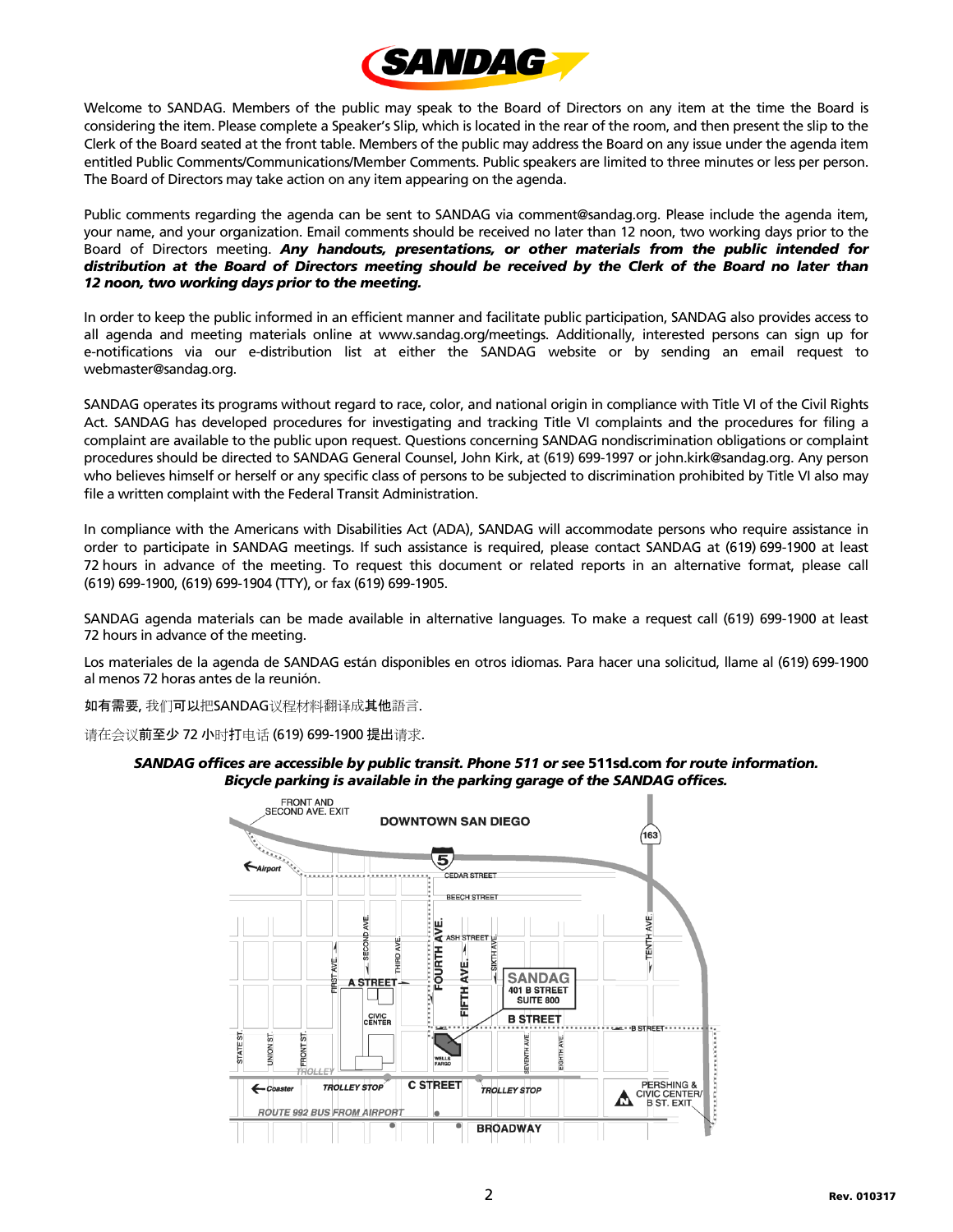## BOARD OF DIRECTORS

Friday, February 24, 2017

## ITEM NO. RECOMMENDATION

## +1. APPROVAL OF MEETING MINUTES APPROVE

The Board of Directors is asked to review and approve the minutes from its January 27, 2017, Board Business meeting.

## 2. PUBLIC COMMENTS/COMMUNICATIONS/MEMBER COMMENTS

Public comments under this agenda item will be limited to five public speakers. Members of the public shall have the opportunity to address the Board on any issue within the jurisdiction of SANDAG that is not on this agenda. Other public comments will be heard during the items under the heading "Reports." Anyone desiring to speak shall reserve time by completing a "Request to Speak" form and giving it to the Clerk of the Board prior to speaking. Public speakers should notify the Clerk of the Board if they have a handout for distribution to Board members. Public speakers are limited to three minutes or less per person. Board members also may provide information and announcements under this agenda item.

#### +3. ACTIONS FROM POLICY ADVISORY COMMITTEES (Victoria Stackwick) APPROVE

This item summarizes the actions taken by the Policy Advisory Committees since the last Board Business Meeting. The Board of Directors is asked to ratify these actions.

## CONSENT

## +4. APPROVAL OF PROPOSED CONTRACT AWARD (Laura Coté) APPROVE

The Board of Directors is asked to authorize the Executive Director to execute a contract award to construct the San Marcos to Vista Segment of the Inland Rail Trail Project.

#### +5 REVISED REGIONAL ACTIVE TRANSPORTATION PROGRAM FUNDING RECOMMENDATIONS (Jenny Russo) APPROVE

The Board of Directors is asked to: (1) adopt SANDAG Resolution No. 2017-17 certifying the results of the San Diego Regional Active Transportation Program (ATP) competition, including the proposed ATP Application Ranking and revised Funding Recommendation; and (2) recommend that the California Transportation Commission fund the proposed San Diego Regional ATP projects consistent with the revised Funding Recommendation.

3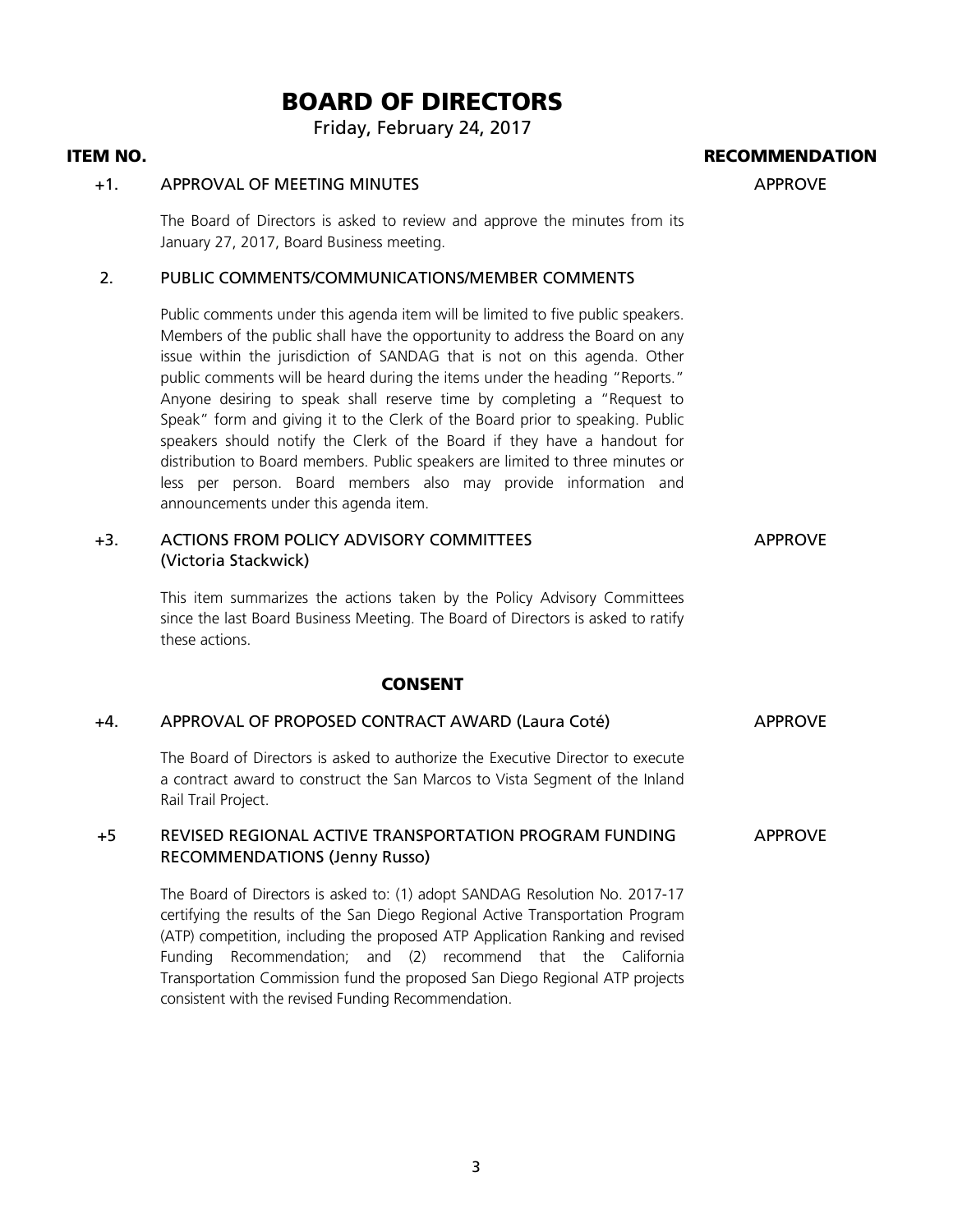| +6.    | <b>TransNet ACTIVE TRANSPORTATION GRANT PROGRAM: PROPOSED</b><br>REALLOCATION OF FUNDS FOR THIRD CYCLE OF GRANT FUNDING<br>(Tracy Ferchaw)*                                                                                                                                                                                                                                                                                                                                 | <b>APPROVE</b>     |
|--------|-----------------------------------------------------------------------------------------------------------------------------------------------------------------------------------------------------------------------------------------------------------------------------------------------------------------------------------------------------------------------------------------------------------------------------------------------------------------------------|--------------------|
|        | The Transportation Committee recommends that the Board of Directors:<br>(1) approve the reallocation of Cycle 3 TransNet Active Transportation Grant<br>Program funds to the next highest ranked projects able to accept funds and<br>complete projects as proposed in the original grant applications; and (2) adopt<br>SANDAG Resolution No. 2017-16, approving a revision to the FY 2016<br>Transportation Development Act Funds Article 3 Claims.                       |                    |
| $+7.$  | <b>TransNet REGIONAL TRANSPORTATION CONGESTION</b><br><b>IMPROVEMENT PROGRAM FEE ADJUSTMENT</b><br>(Ray Major, Veronica Serrano)*                                                                                                                                                                                                                                                                                                                                           | <b>APPROVE</b>     |
|        | The TransNet Extension Ordinance requires that the Regional Transportation<br>Congestion Improvement Program (RTCIP) fee charged by local jurisdictions be<br>adjusted every year on July 1 in order to maintain the purchasing power of the<br>program for improvements to the Regional Arterial System. The Board of<br>Directors is asked to approve a 2 percent adjustment to the RTCIP, raising the<br>minimum fee from \$2,357 to \$2,404.14, beginning July 1, 2017. |                    |
| +8     | REPORT ON MEETINGS AND EVENTS ATTENDED ON BEHALF OF<br><b>SANDAG (Victoria Stackwick)</b>                                                                                                                                                                                                                                                                                                                                                                                   | <b>INFORMATION</b> |
|        | Board members will provide brief reports orally or in writing on external<br>meetings and events attended on behalf of SANDAG since the last Board<br>Business meeting.                                                                                                                                                                                                                                                                                                     |                    |
| +9.    | REPORT SUMMARIZING DELEGATED ACTIONS TAKEN BY THE<br>EXECUTIVE DIRECTOR (André Douzdjian)*                                                                                                                                                                                                                                                                                                                                                                                  | <b>INFORMATION</b> |
|        | In accordance with various SANDAG Board Policies, this report summarizes<br>certain delegated actions taken by the Executive Director since the last Board<br>Business meeting.                                                                                                                                                                                                                                                                                             |                    |
| $+10.$ | OVERVIEW OF DEVELOPMENTS IN THE FINANCIAL MARKETS AND<br>QUARTERLY FINANCE REPORT FOR THE PERIOD ENDING<br>DECEMBER 31, 2016 (André Douzdjian, Lisa Kondrat-Dauphin, and<br>Ray Major)*                                                                                                                                                                                                                                                                                     | <b>INFORMATION</b> |
|        | This quarterly report provides various finance-related items to the Board of<br>Directors, including: (1) a quarterly report of investments, including all money<br>under the direction or care of SANDAG; (2) an update on the SANDAG debt<br>portfolio; and (3) information about the latest developments in the financial<br>markets, the economy, and sales tax revenues.                                                                                               |                    |
| +11.   | <b>QUARTERLY PROGRESS REPORT ON TRANSPORTATION PROJECTS -</b><br>OCTOBER THROUGH DECEMBER 2016 (Asitha Seneviratne)*                                                                                                                                                                                                                                                                                                                                                        | <b>INFORMATION</b> |
|        | This quarterly report summarizes the current status of major transit, highway,<br>arterial, traffic management, and Transportation Demand Management<br>projects in the SANDAG five-year Regional Transportation Improvement<br>Program.                                                                                                                                                                                                                                    |                    |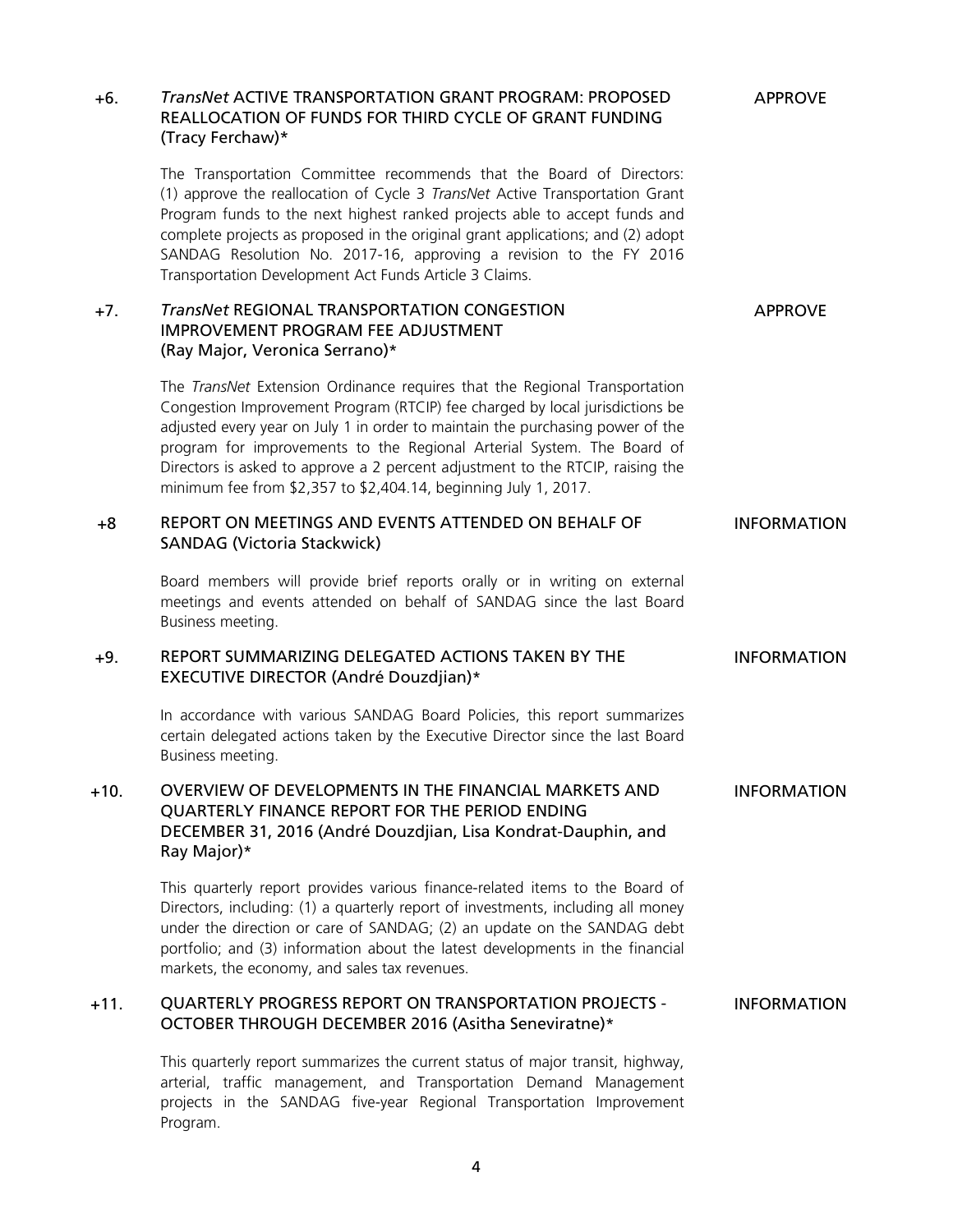## DESIGNATION OF PUBLIC TRANSPORTATION REPRESENTATIVES TO THE BOARD OF DIRECTORS (Victoria Stackwick) This item summarizes: (1) the voting and advisory members appointed to the Policy Advisory Committees, including the Committee Chairs and Vice Chairs appointed by the SANDAG Chair; and (2) the designation of Board members as public transportation representatives for the purpose of meeting federal requirements. CHAIR'S REPORT 13. SUMMARY OF ANNUAL SANDAG BOARD OF DIRECTORS RETREAT (David Hicks)\* INFORMATION Staff will provide a summary of the discussion at the annual SANDAG Board of Directors Retreat held February 8 - 10, 2017. REPORTS +14. PROPOSED SANDAG DATA ACCURACY AND MODELING WORK PLAN (Ray Major)\* DISCUSSION/POSSIBLE ACTION Staff will provide background information on the SANDAG modeling process. The Board of Directors is asked to provide feedback on the proposed work plan for strengthening accuracy, quality, and transparency in SANDAG data, analytics, and modeling programs. +15. FY 2017 *TransNet* REVENUES REVISION AND FY 2018 - FY 2022 *TransNet* AND TRANSIT RELATED REVENUES (San Marcos Mayor Jim Desmond, Transportation Committee Chair; Dawn Vettese, Ray Major)\* APPROVE The Transportation Committee recommends that the Board of Directors approve: (1) a revision to the FY 2017 *TransNet* revenues; and (2) the FY 2018 to FY 2022 estimates and apportionments for the Transportation Development Act, Federal Transit Administration, and *TransNet*. +16. FIRST READING: REGIONAL TRANSPORTATION COMMISSION ORDINANCE NO. RTC- CO-2017-04: INDEPENDENT TAXPAYER OVERSIGHT COMMITTEE TERM LIMITS (San Marcos Mayor Jim Desmond, Transportation Committee Chair; Ariana zur Nieden)\* FIRST READING The Board of Directors, acting as the San Diego County Regional Transportation Commission (RTC), is asked to conduct the first reading of RTC Ordinance No. RTC-CO-2017-04, related to Independent Taxpayer Oversight Committee term limits, by reading the title and waiving full recitation of the

INFORMATION

+12. APPOINTMENT OF POLICY ADVISORY COMMITTEE MEMBERS AND

5

ordinance for this and all future readings.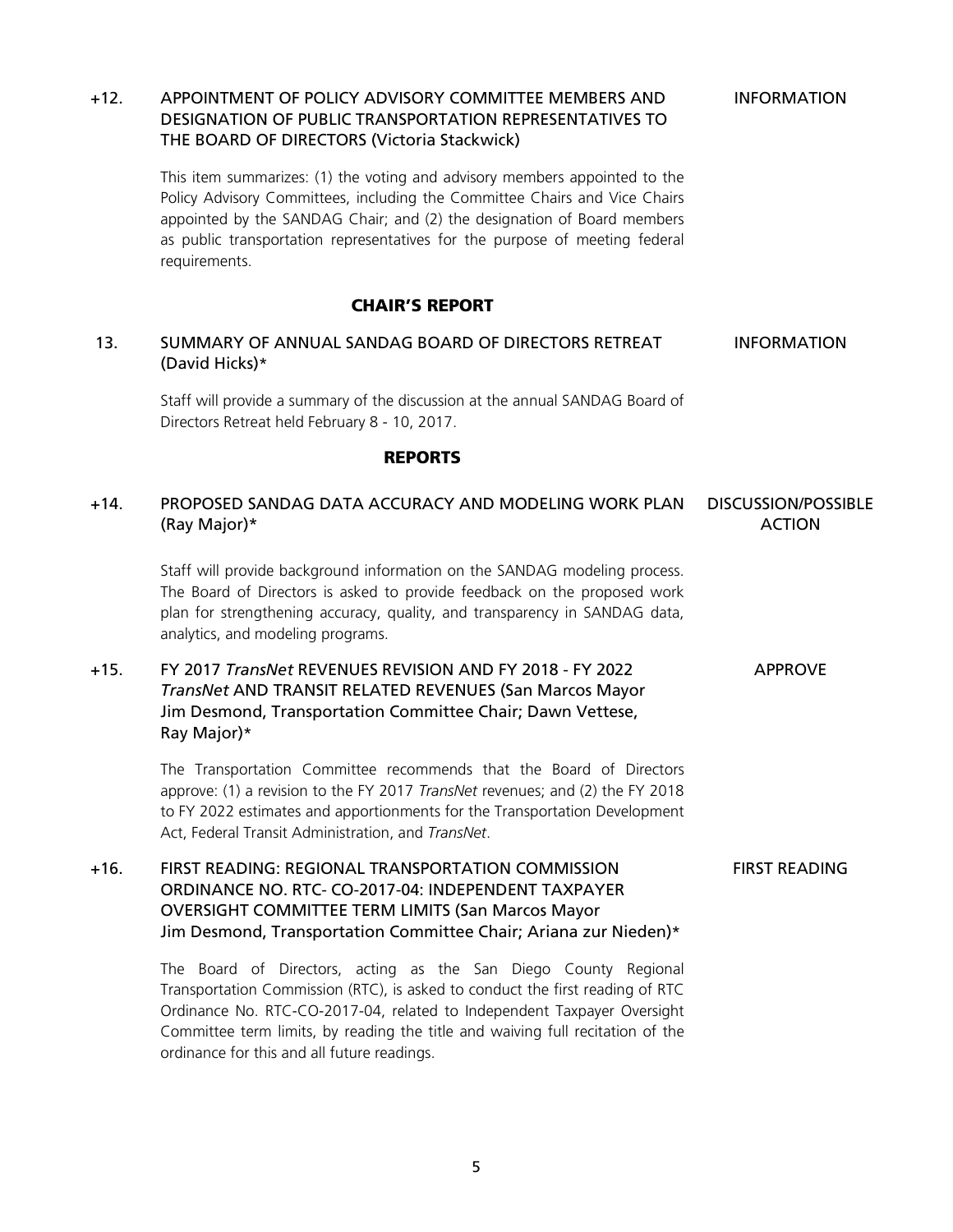## +17. *TransNet* ENVIRONMENTAL MITIGATION PROGRAM ANNUAL STATUS REPORT (La Mesa Councilmember Kristine Alessio, Regional Planning Committee Vice Chair; Keith Greer)\*

Staff will provide the annual status update on the implementation of the *TransNet* Environmental Mitigation Program.

+18. CLOSED SESSION: CONFERENCE WITH REAL PROPERTY NEGOTIATORS PURSUANT TO GOVERNMENT CODE SECTION 54956.8 AND CONFERENCE WITH LEGAL COUNSEL REGARDING EXISTING LITIGATION PURSUANT TO GOVERNMENT CODE SECTION 54956.9(A) - SAN DIEGO ASSOCIATION OF GOVERNMENTS V. DAN FLOIT (SUPERIOR COURT CASE NO. 37-2016-0009651-CU-EI-CTL) – PROPERTY TO BE ACQUIRED FOR THE MID-COAST CORRIDOR TRANSIT PROJECT (Chip Willett, Bender Rosenthal; Bruce Beach, Best Best & Krieger; Donna Desmond, Donna Desmond Associates; John Haggerty, Ryan Kohut)

> The Board of Directors will be briefed by the SANDAG real property negotiation team and legal counsel on the status of negotiations with Armstrong Garden Center regarding the price and terms of payment of a potential settlement of claims related to real property located at 1350 West Morena Boulevard, San Diego, CA 92110 (Assessor Parcel No. 436-180-14), for use by SANDAG to construct the Mid-Coast Corridor Transit Project.

## +19. CLOSED SESSION: CONFERENCE WITH REAL PROPERTY NEGOTIATORS PURSUANT TO GOVERNMENT CODE SECTION 54956.8 – PROPERTY TO BE ACQUIRED FOR THE MID-COAST CORRIDOR TRANSIT PROJECT (Chip Willett, Bender Rosenthal; Brad Kuhn, Nossaman; John Haggerty, Ryan Kohut)

The Board of Directors will be briefed by the SANDAG real property negotiation team on the status of negotiations with the La Jolla Colony Community Association, regarding the price and terms of payment of a potential settlement of claims related to real property generally located on the east side of Interstate 5 west of Charmant Drive, San Diego, CA 92122 (Assessor Parcel Nos. 347-131-16, 347-380-03, 347-380-04, 347-380-05), for use by SANDAG to construct the Mid-Coast Corridor Transit Project.

## 20. CONTINUED PUBLIC COMMENTS

If the five speaker limit for public comments was exceeded at the beginning of this agenda, other public comments will be taken at this time. Subjects of previous agenda items may not again be addressed under public comment.

## 21. UPCOMING MEETINGS **INFORMATION**

The next Board Policy meeting is scheduled for Friday, March 10, 2017, at 10 a.m. The next Board Business meeting is scheduled for Friday, March 24, 2017, at 9 a.m.